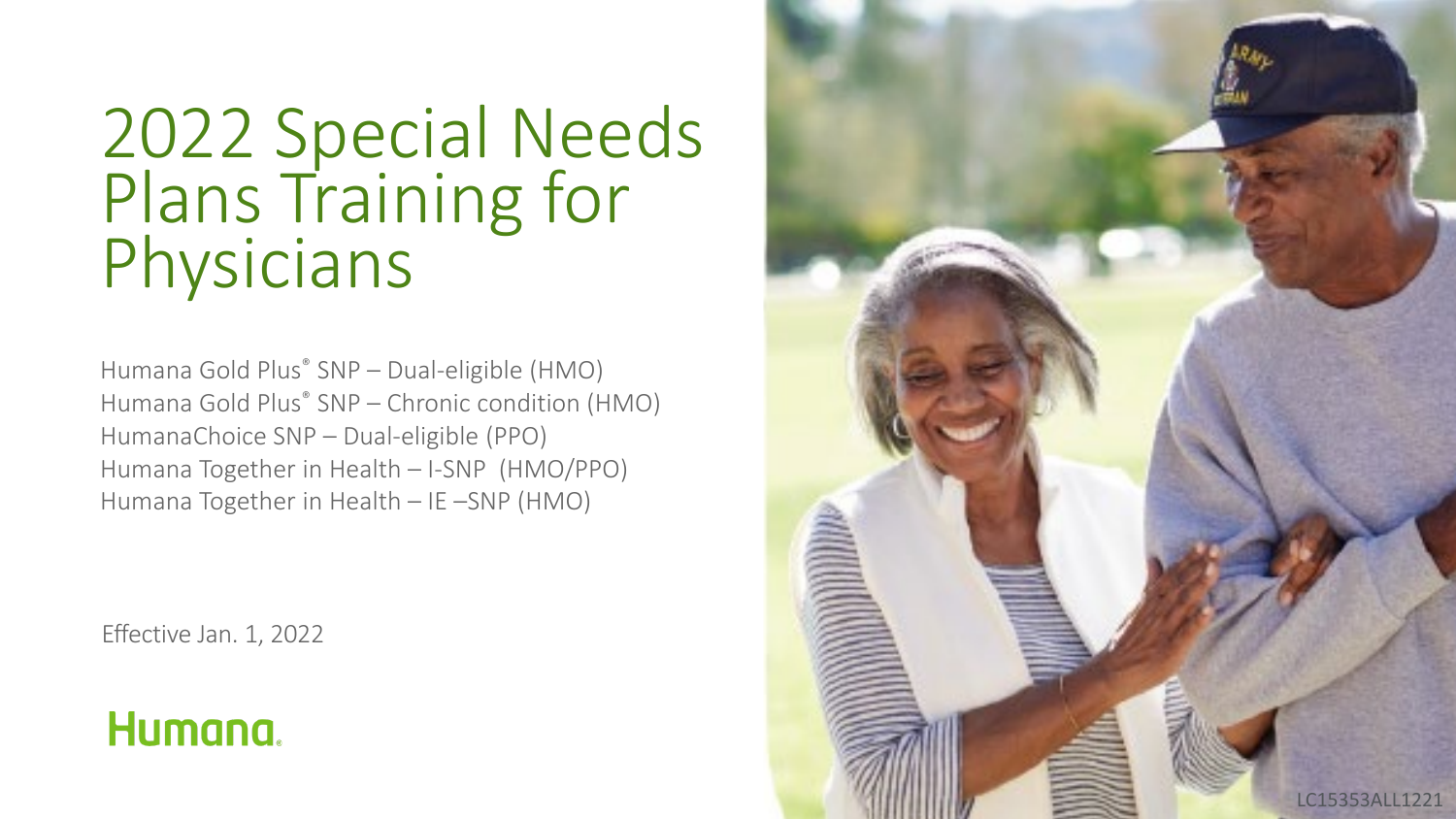# A quick word about the guestbook

- If you are viewing this presentation through our online BrainShark SNP training located at [Humana.com/ProviderCompliance](http://www.humana.com/providercompliance), please be sure to enter all requested information in the guestbook that appears when you open the presentation. That information will enable Humana to give you credit for the training, and it will ensure that you receive a certificate of completion after you view the presentation.
- If you have more than four Tax Identification Numbers (TINs) to attest for, please email all your TINS to NNO ProviderCompliance@Humana.com.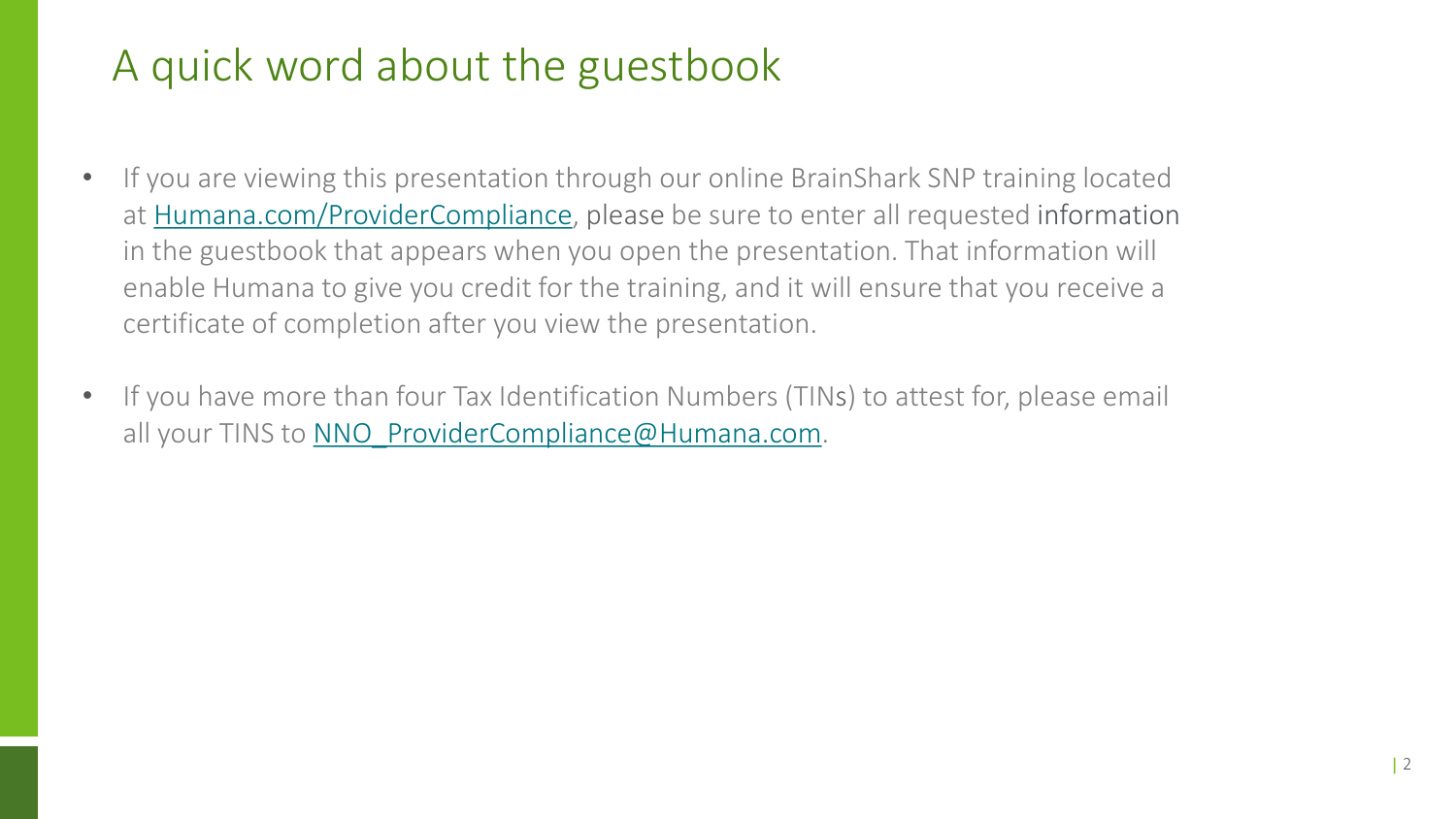# Notable Changes

#### Page 7

• This is new and specifically focuses on cost-share protected members.

#### Page 8

- Additions to the PPO SNP Network
	- Colorado, Iowa and Utah
- Additions to the HMO SNP Network
	- Kansas and Wisconsin
- IE-SNP added for patients living in Illinois or Wisconsin and requiring an institutional level of care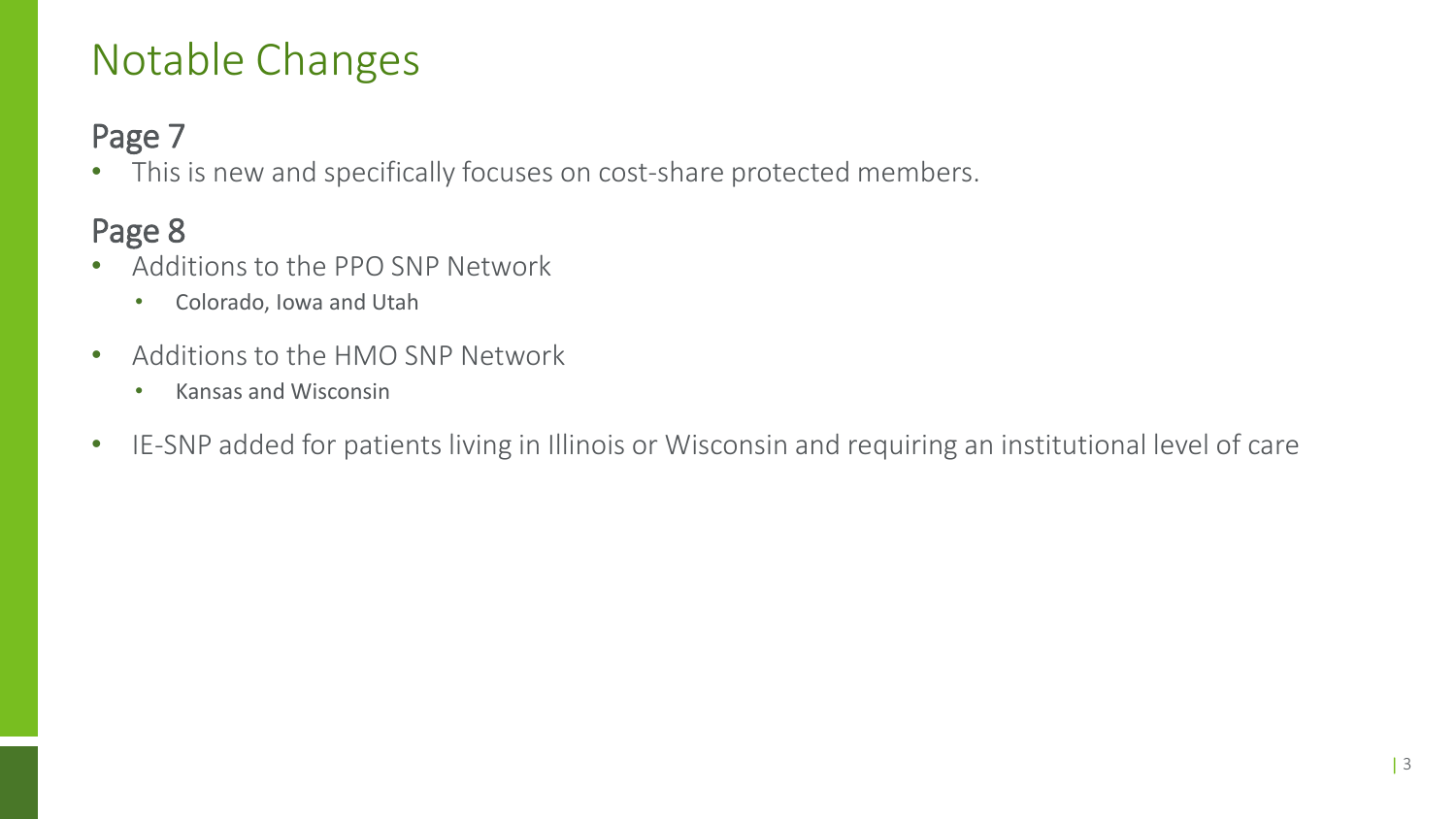# What is a Special Needs Plan?

A Special Needs Plan (SNP) is a Medicare Advantage coordinated care plan specifically created to focus on the needs of some of your most vulnerable patients.

In collaboration with you, we can work to create a care plan designed specifically for each SNP member.

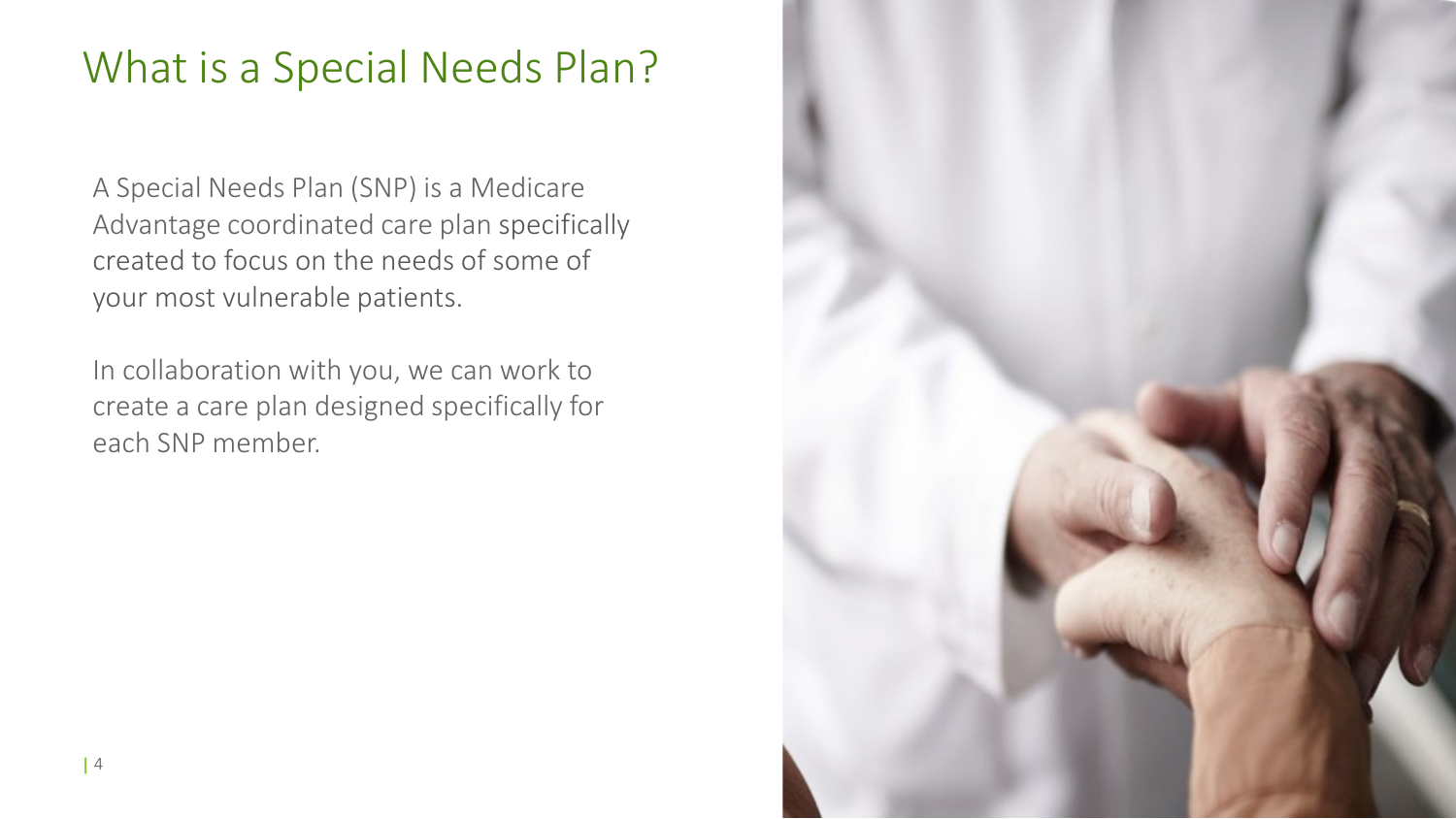# Humana offers three types of SNPs

- Dual-eligible SNP
	- Identified on a Humana member's ID card as a **D-SNP**
	- Covers members eligible for both Medicare and Medicaid
- Chronic SNP (C-SNP)
	- Identified on a Humana member's ID card as a **C-SNP**
	- Covers members eligible for both Medicare and Medicaid who have one of the following conditions:
		- Diabetes mellitus chronic lung disorders cardiovascular disorders chronic heart failure
- Institutional or institutional-equivalent SNP (I-SNP/IE-SNP)
	- Identified on a Humana member's ID card as an **I-SNP** (this applies to **IE SNPs**, too)
	- Covers members eligible for both Medicare and Medicaid
	- Eligibility is based on:
		- o Confirmation of a minimum 90-day stay in a facility contracted with Humana to offer I-SNP, or
		- o A CMS-approved needs assessment confirming the patient's condition will likely require a 90-day stay
	- Patients living in Illinois or Wisconsin who require an institutional level of care may be eligible for an IE-SNP.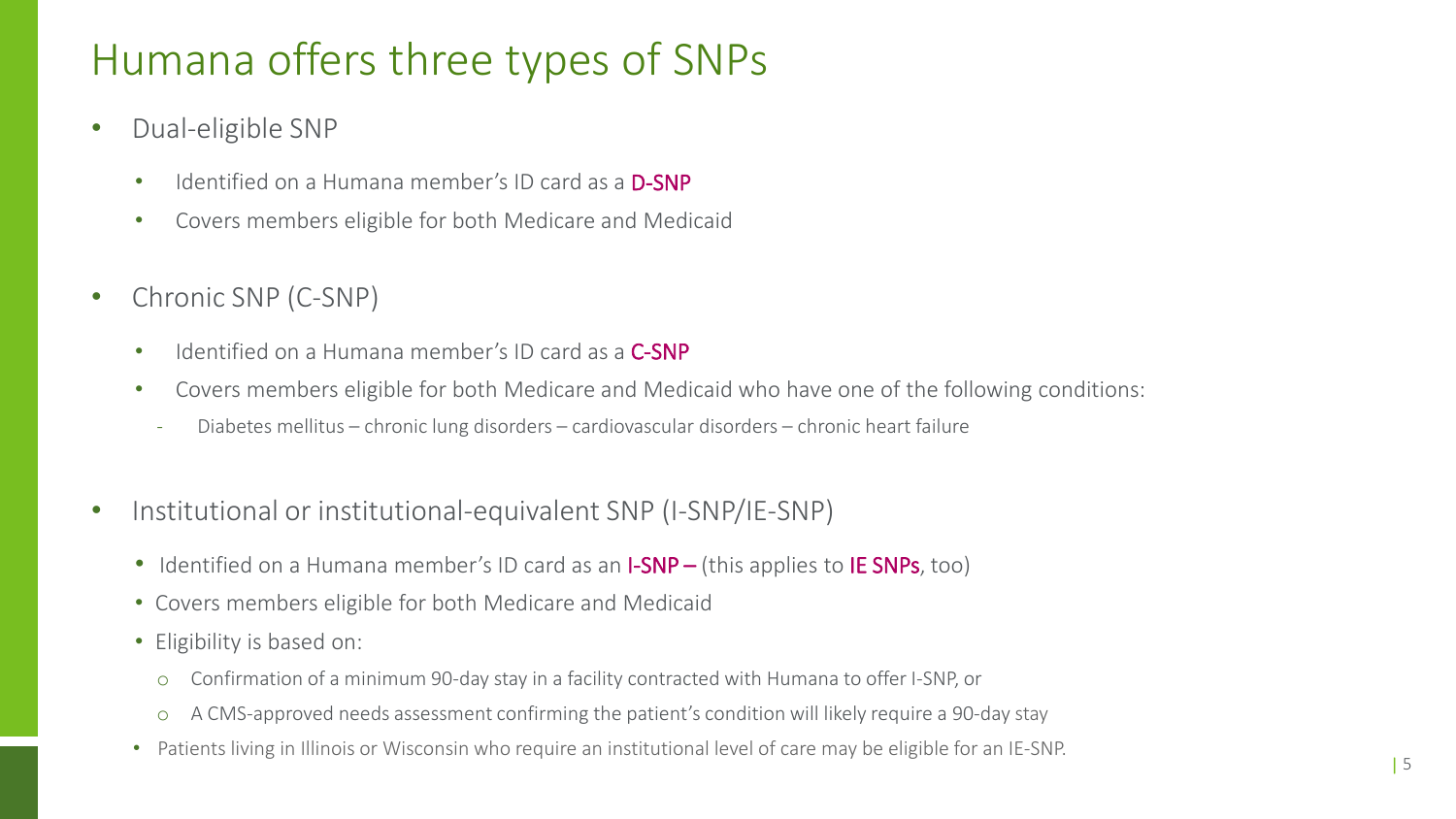#### General SNP information

- Medicare Advantage is always primary.
- Physicians/providers may not balance-bill a cost-share-protected member.
- Physicians/providers may not refuse service to a member based on secondary payer status.
- Enhanced benefits, such as vision, dental, hearing, routine transportation and over-the-counter drugs, may be provided.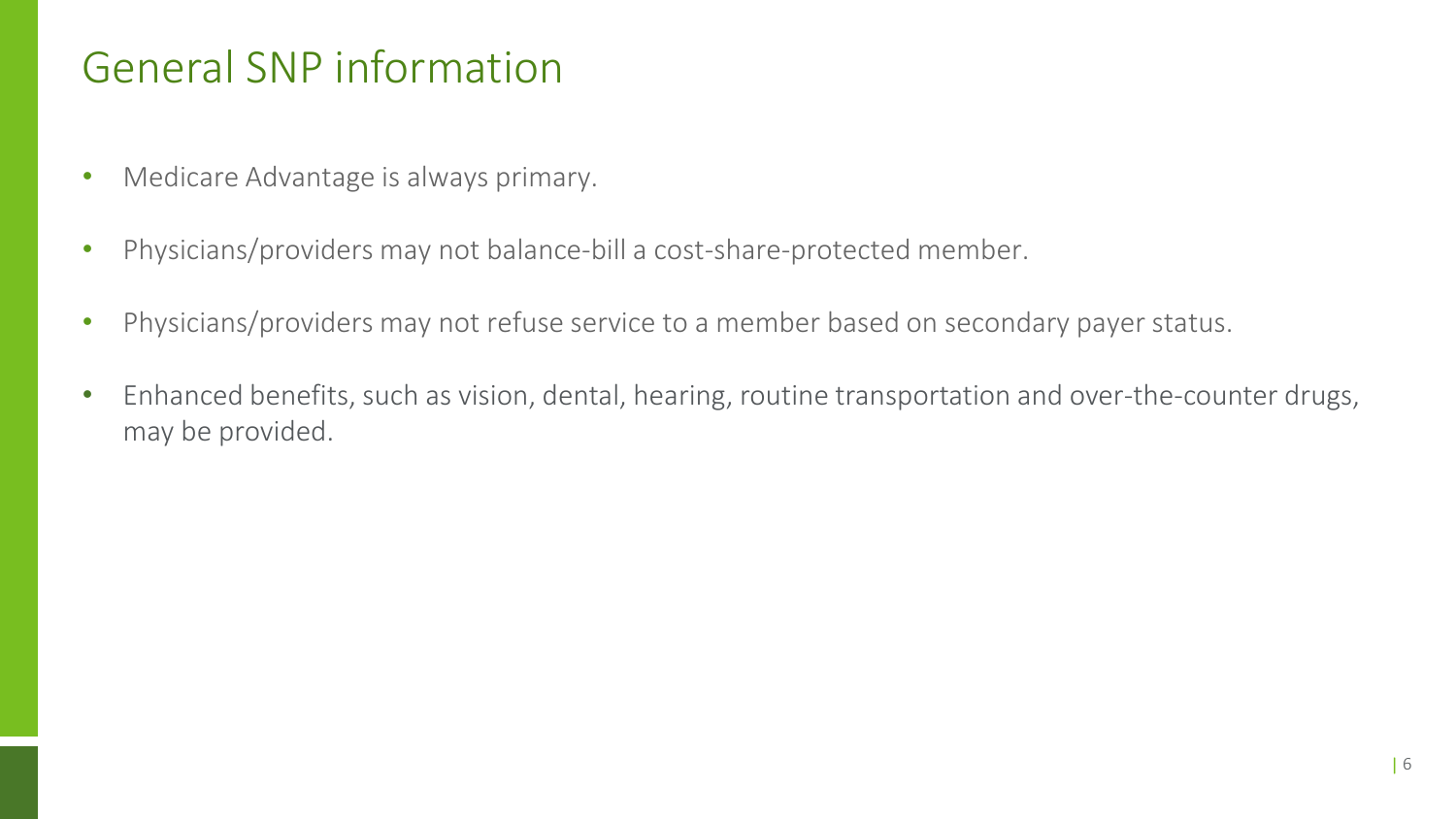### Dual-eligible patients and cost-share protection (CSP)

#### Practices may NOT bill patients who have cost-share protection

- Federal law prohibits balance-billing of cost share-protected patients.
- Providers must accept payment from Humana or Medicaid as payment in full **even if** they choose not to bill Medicaid.
- Any remaining balance must be written off by the provider; it may not be balance-billed to the patient.

#### What is a cost-share-protected (CSP) patient?

- CSP is a category of dual eligibility that defines the type of Medicare benefits a patient receives.
- Patients with CSP status have the patient portion of their Part A and B deductibles, copays and coinsurances **reduced to \$0**.
- A patient's CSP status can be found at Availity.com or verified by calling Humana Customer Service at **800-626-2741**.

#### What does the contract with Humana say?

Humana's Medicare Advantage provisions attachment *(r)* states that "*Physician agrees not to collect or attempt to collect copayments, coinsurance, deductibles or other cost-share amounts from any Humana Medicare Advantage Member who has been designated as a Qualified Medicare Beneficiary ("QMB") by CMS."* 

#### **For more information about balance-billing and dual-eligible beneficiaries, visit:** [CMS.gov/Outreach-and-Education/Medicare-Learning-Network-MLN/MLNProducts/MLN-Publications-](https://www.cms.gov/Outreach-and-Education/Medicare-Learning-Network-MLN/MLNProducts/MLN-Publications-Items/CMS1244469.html)Items/CMS1244469.html.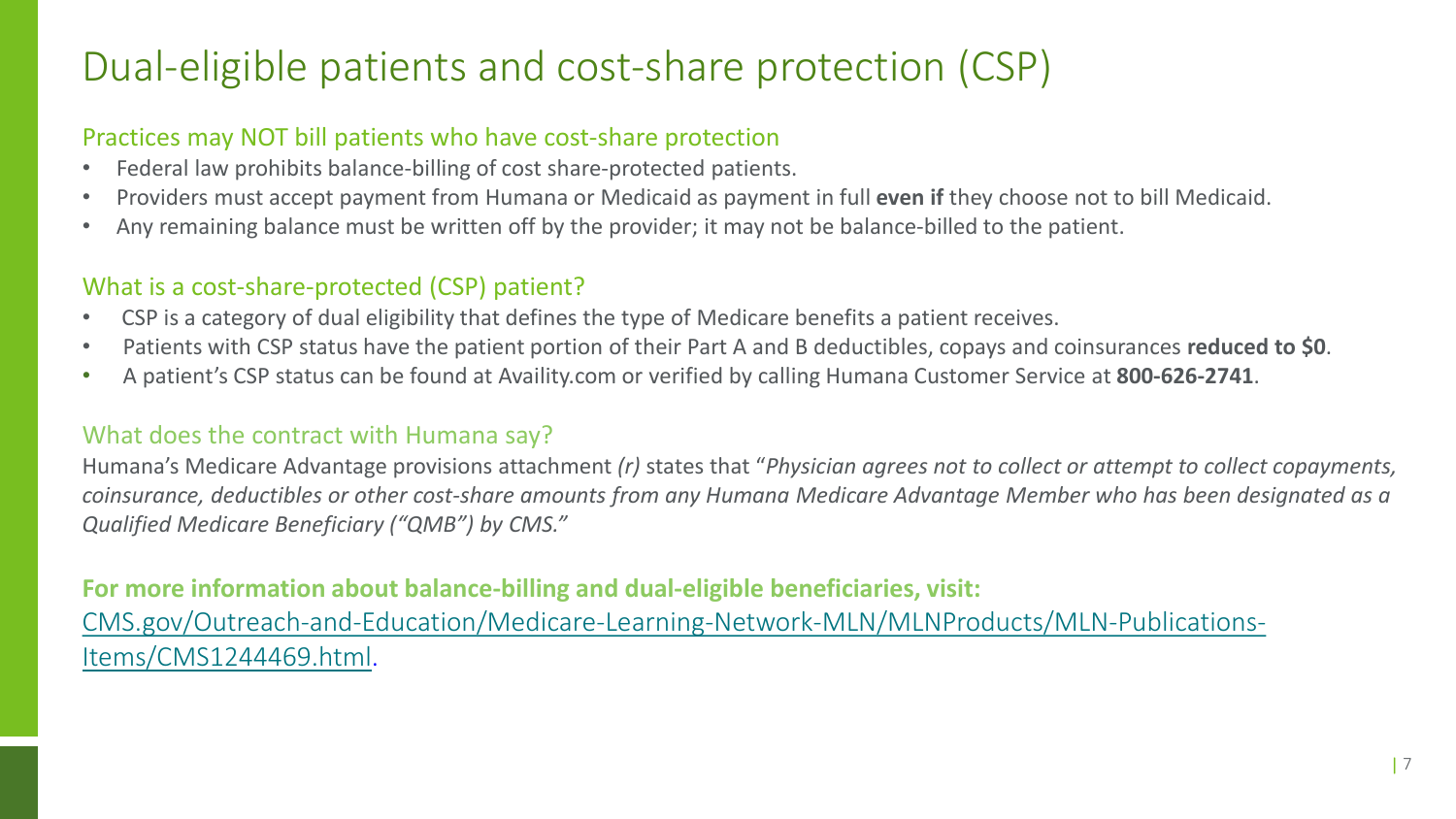# Humana SNP availability for 2022

| <b>State</b>       | <b>Dual SNP</b> | <b>Chronic SNP</b> | <b>I-SNP</b> | <b>State</b>           | <b>Dual SNP</b> | <b>Chronic SNP</b> |
|--------------------|-----------------|--------------------|--------------|------------------------|-----------------|--------------------|
| Alabama*           | $\checkmark$    |                    |              | <b>Montana</b>         | $\checkmark$    |                    |
| <b>Arkansas</b>    | $\checkmark$    | $\checkmark$       |              | <b>Nebraska</b>        | $\checkmark$    |                    |
| <b>California</b>  | $\checkmark$    |                    |              | <b>Nevada</b>          | $\checkmark$    | $\checkmark$       |
| Colorado           | $\checkmark$    |                    |              | <b>New York</b>        | $\checkmark$    |                    |
| <b>Connecticut</b> | $\checkmark$    |                    |              | <b>North Carolina</b>  | $\checkmark$    |                    |
| <b>Delaware</b>    | $\checkmark$    |                    |              | Ohio                   | $\checkmark$    | $\checkmark$       |
| Florida*           | $\checkmark$    | $\checkmark$       |              | <b>Oklahoma</b>        | $\checkmark$    | $\checkmark$       |
| Georgia            | $\checkmark$    | $\checkmark$       | $\checkmark$ | Pennsylvania           | $\checkmark$    |                    |
| Illinoist          |                 | $\checkmark$       | $\checkmark$ | <b>South Carolina</b>  | $\checkmark$    | $\checkmark$       |
| Indiana            | $\checkmark$    | $\checkmark$       |              | Tennessee*             | $\checkmark$    |                    |
| lowa               | $\checkmark$    |                    |              | Texas*                 | $\checkmark$    | $\checkmark$       |
| <b>Kansas</b>      |                 | $\checkmark$       |              | <b>Utah</b>            | $\checkmark$    |                    |
| <b>Kentucky</b>    | $\checkmark$    | $\checkmark$       |              | <b>Virginia</b>        |                 | $\checkmark$       |
| Louisiana          | $\checkmark$    | $\checkmark$       |              | Washington             | $\checkmark$    |                    |
| <b>Maine</b>       | $\checkmark$    |                    |              | <b>West Virginia</b>   | $\checkmark$    |                    |
| <b>Michigan</b>    | $\checkmark$    |                    |              | Wisconsin <sup>+</sup> |                 |                    |
| Mississippi        | $\checkmark$    |                    |              | <b>Puerto Rico*</b>    | $\checkmark$    |                    |
| <b>Missouri</b>    | $\checkmark$    | $\checkmark$       |              |                        |                 |                    |

| <b>State</b>           | <b>Dual SNP</b> | <b>Chronic SNP</b> | <b>I-SNP</b> |
|------------------------|-----------------|--------------------|--------------|
| <b>Montana</b>         | $\checkmark$    |                    |              |
| <b>Nebraska</b>        | $\checkmark$    |                    |              |
| <b>Nevada</b>          | $\checkmark$    | $\checkmark$       |              |
| <b>New York</b>        | $\checkmark$    |                    |              |
| <b>North Carolina</b>  | $\checkmark$    |                    |              |
| Ohio                   | $\checkmark$    | $\checkmark$       |              |
| <b>Oklahoma</b>        | $\checkmark$    | $\checkmark$       |              |
| Pennsylvania           | $\checkmark$    |                    |              |
| <b>South Carolina</b>  | $\checkmark$    | $\checkmark$       | $\checkmark$ |
| Tennessee*             | $\checkmark$    |                    |              |
| Texas*                 | ✓               | $\checkmark$       |              |
| <b>Utah</b>            | ✓               |                    |              |
| <b>Virginia</b>        |                 | $\checkmark$       |              |
| Washington             | $\checkmark$    |                    |              |
| <b>West Virginia</b>   |                 |                    |              |
| Wisconsin <sup>t</sup> |                 |                    | $\checkmark$ |
| <b>Puerto Rico*</b>    | $\checkmark$    |                    |              |
|                        |                 |                    |              |

\*Indicates states where Humana coordinates cost-share reimbursement with the state's Medicaid authority.

† Indicates where an IE-SNP is available.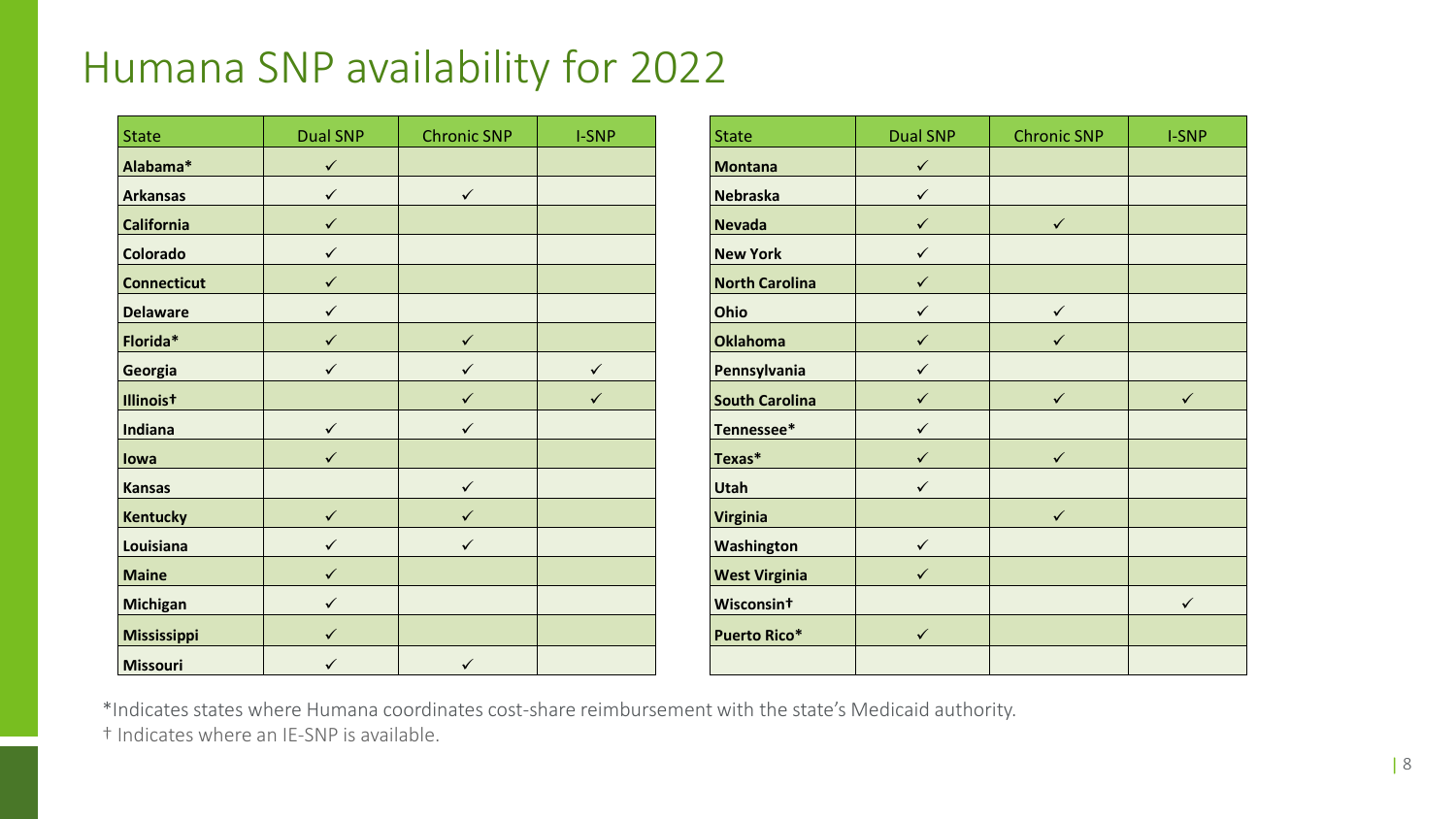# Identifying patients with SNPs

- Humana SNP patients have a unique ID card.
- The front of the card, just under the Humana logo, indicates the type of SNP a patient has. Physicians also can contact Humana customer service or visit Availity.com for this information.
- Dual-eligible SNP patients should present both their Humana ID card and their Medicaid card.

#### Sample HMO SNP and PPO SNP Humana ID Cards

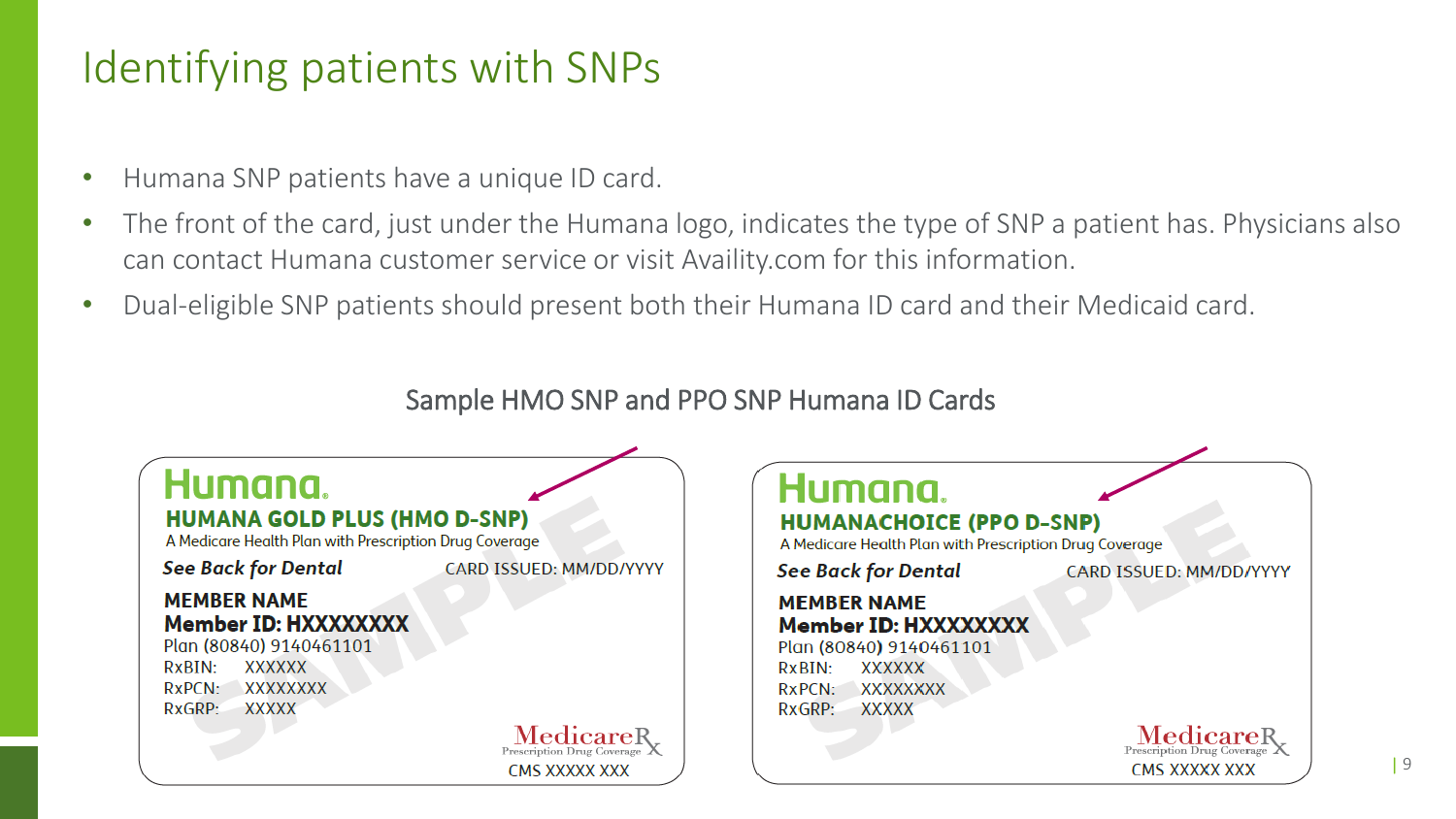### D-SNP claims submission by state

- Alabama, Florida, Texas and Puerto Rico Humana receives a per-member per-month (PMPM) payment that covers the cost-sharing portion Medicaid would cover for all cost-share-protected categories.
	- Medicare and Medicaid portions are paid at the same time.
- Tennessee After claim adjudication, Humana passes Tennessee D-SNP claims directly to Tennessee Medicaid. Providers do not bill Tennessee Medicaid for consideration of secondary payment.
- All other states The healthcare provider bills Humana, then bills Medicaid for secondary payment.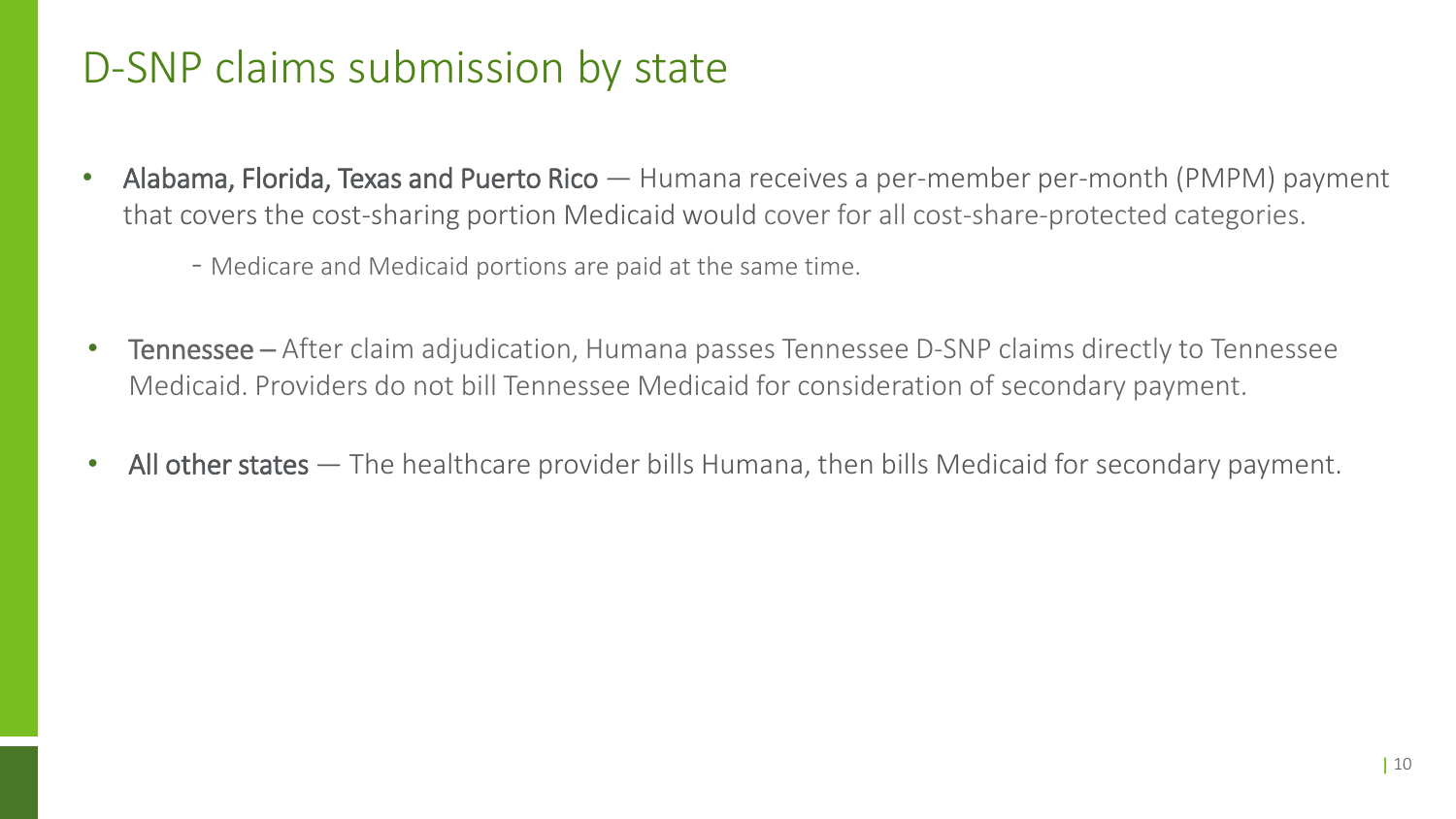### Benefit summary

- Physicians can help patients understand their benefits by accessing their summary of benefits.
- The summary contains a comparison of benefits available to the patient through Medicaid and/or Humana. It offers state Medicaid contact information if referral or coordination of benefits is indicated.
- To access the patient's plan summary:
	- − Log into Availity.com.
	- − Select "Patient Registration" at the top left of the page.
	- − Choose "Eligibility and Benefits Inquiry."
	- − Complete the "New Request" form to search for the patient's benefits.
	- − Select the "Medicare Certificate of Coverage" button.
	- − Accept the disclaimer that states you are leaving the Availity site. Humana's website will open at a page where you can search for the patient's plan.
	- − Review the 'Coverage and Benefits' tab to determine if a patient is cost-share protected. CSP means the patient cannot be balance-billed.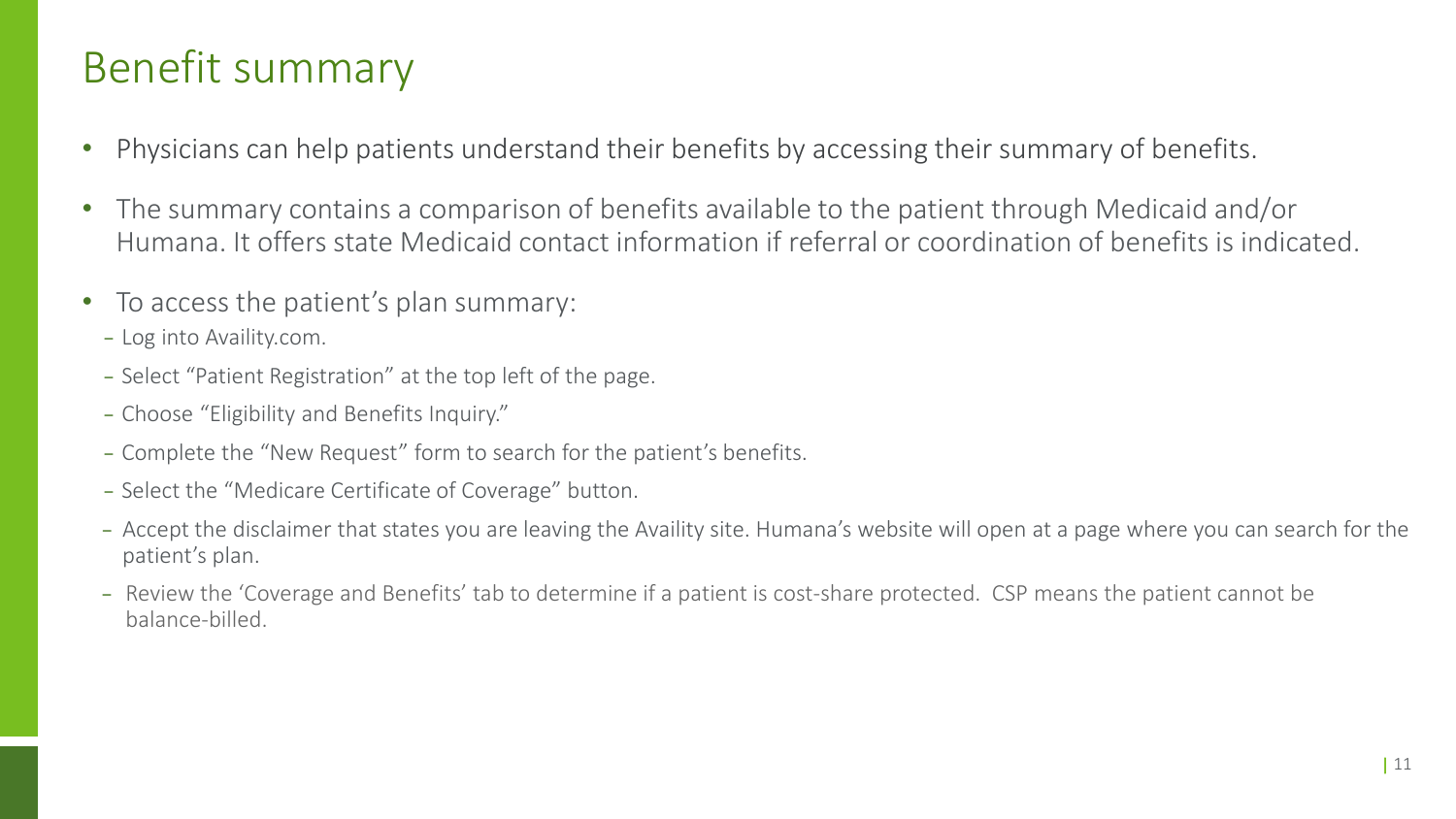#### Humana's SNP model of care

As provided under section 1859(f)(7) of the Social Security Act, every SNP must have a model of care (MOC) approved by the National Committee for Quality Assurance (NCQA). The MOC provides the basic framework under which each SNP will meet patient needs; it serves as the foundation for promoting SNP quality, care management and care coordination processes.

Humana's MOC has four goals:

- To improve patient outcomes by coordinating care and ensuring care transitions
- To improve patient access to and utilization of services and benefits
- To increase patients' satisfaction with their healthcare experience and health status
- To ensure cost-effective service delivery

Humana achieves these goals by:

- Conducting health risk assessments (HRA) to identify risk needs
- Developing a plan of care to address identified needs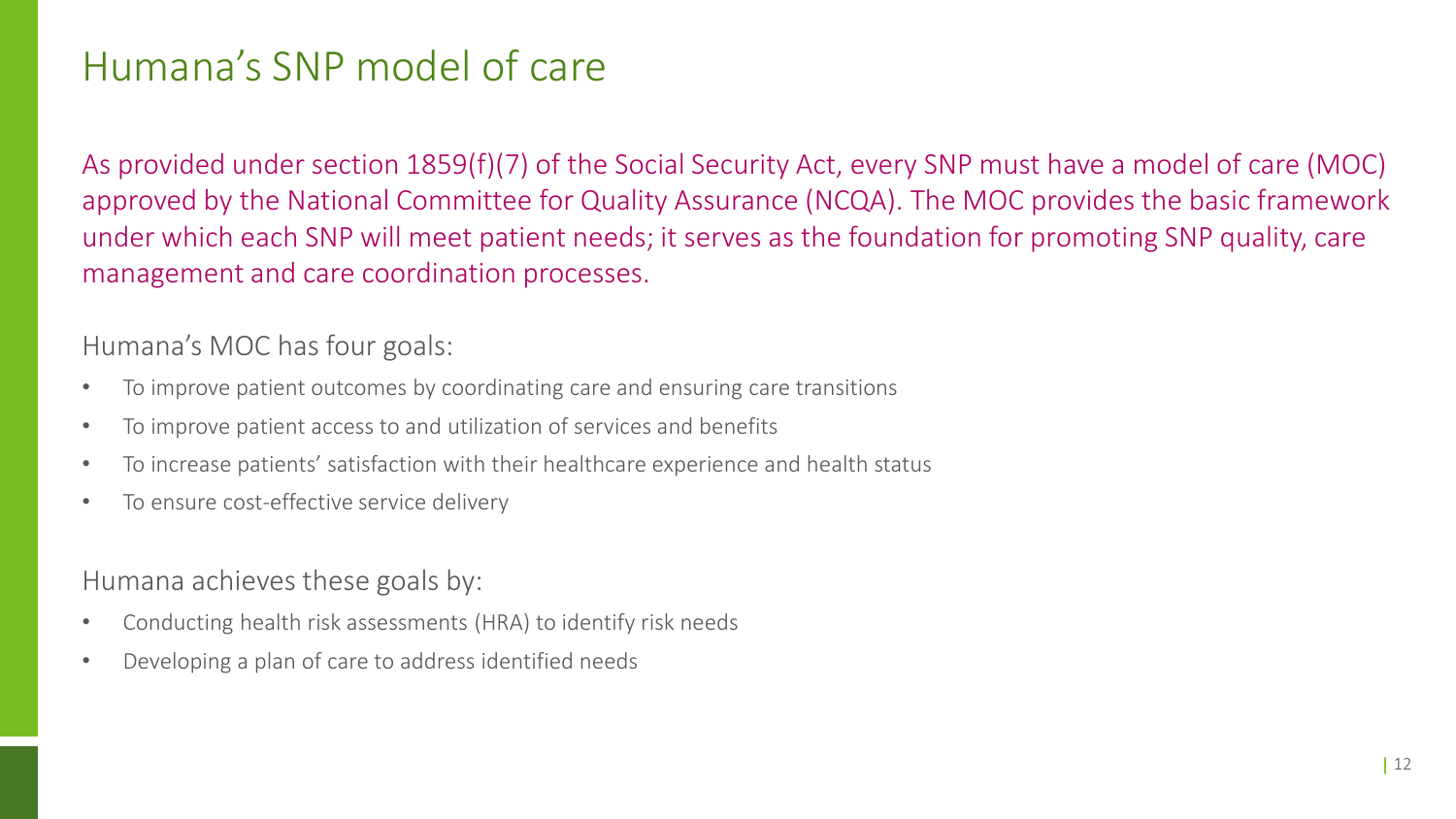#### HRAs and ICPs

#### Health Risk Assessments (HRAs)

- Administered within 90 days of enrollment and within 365 days of a previous assessment
- Produce a current health status profile and overall risk score
- Enable patient stratification into levels of intervention (LOI) to determine the minimum level of proactive outreach

#### Individualized Care Plan (ICP)

- Developed by the care manager with input from the patient and healthcare provider
- Based on HRA results and LOI
- Includes goals, objectives, interventions and measureable outcomes
- Addresses specific services and benefits available
- Reviewed and updated by the care manager during the annual reassessment process, upon significant change in patient's health status, upon patient's request, or when deemed necessary by the care manager
- Replaced with a basic care plan when the patient cannot be reached or declines to participate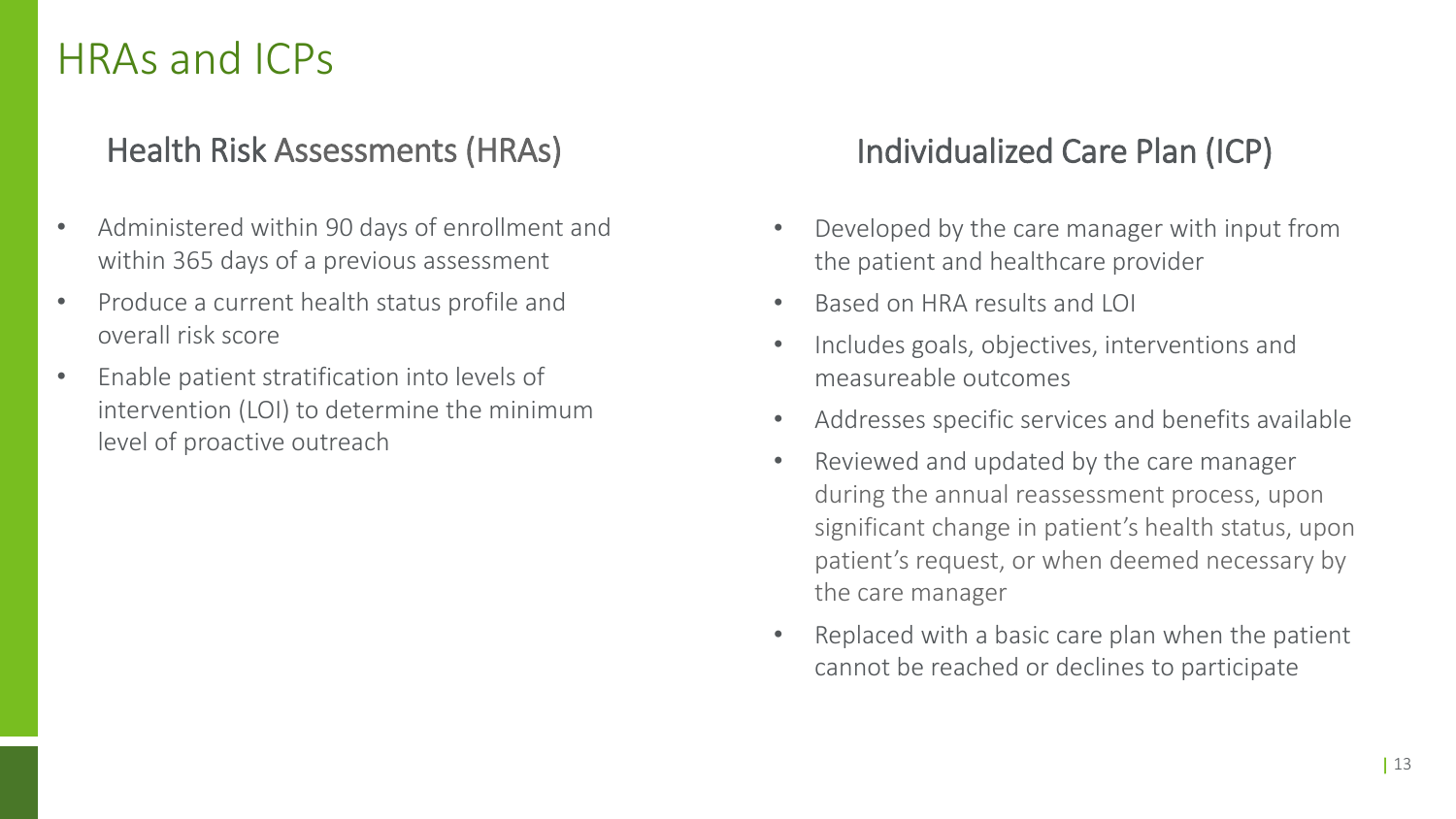#### The interdisciplinary care team (ICT)

- Humana composes a team of providers from different professional disciplines who work together to deliver care.
- Services focus on care planning to support the patient and optimize his/her quality of life.
- An ICT typically includes:
	- The patient and/or patient's caregivers
	- The patient's provider
	- Humana's clinical-care manager and coordinators
	- Social workers and community social-service providers
	- − Humana's and/or the patient's behavioral-health professional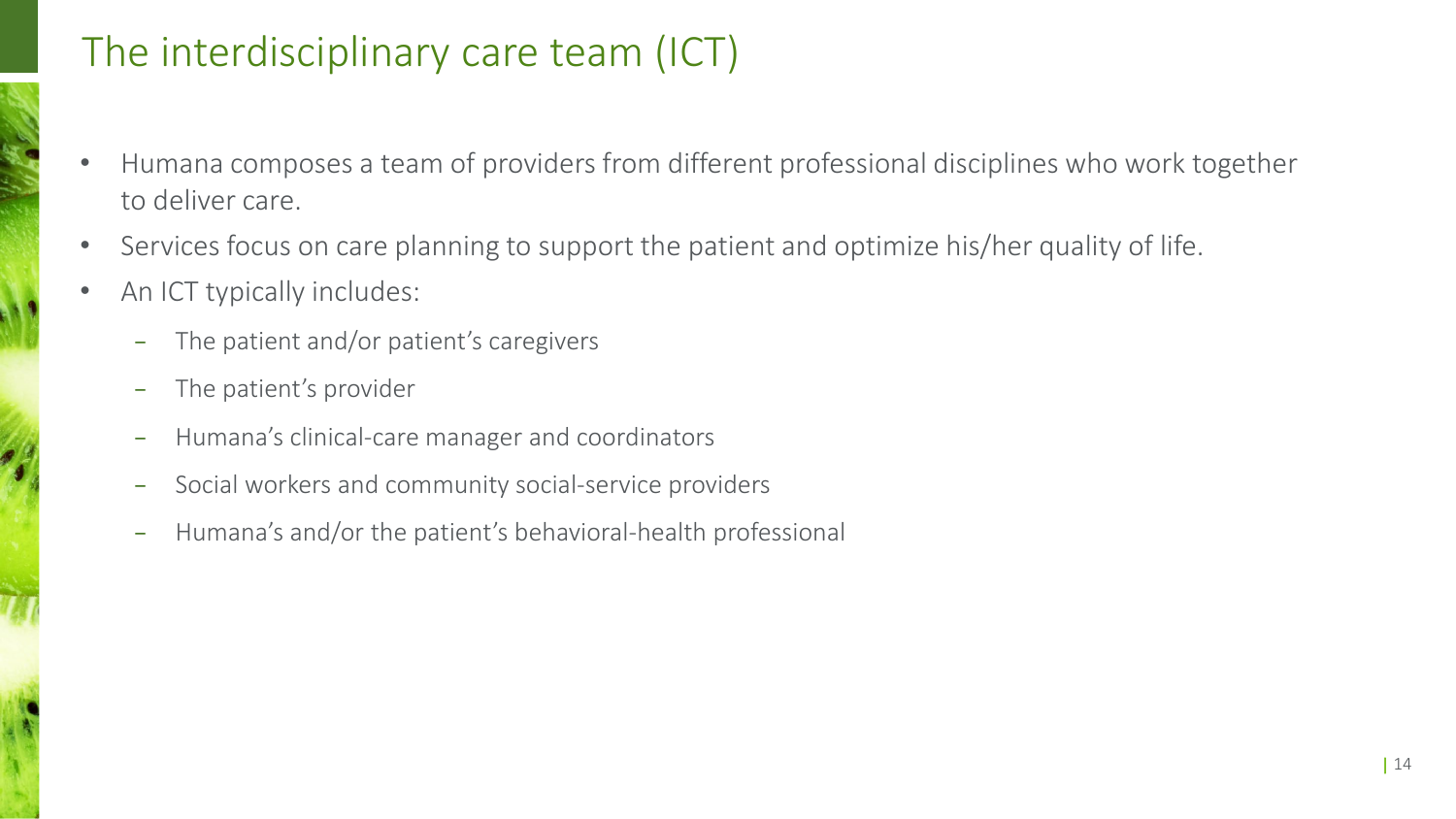#### The physician/provider's role

- Receive and review health risk assessments, as appropriate
- Collaborate with the care manager to develop and modify the care plan
- Participate in care conferences via phone, through exchange of written communications and possibly in person to foster care coordination
- Promote Healthcare Effectiveness Data and Information Set (HEDIS®) quality measures. Capture these SNP-only HEDIS measures:
	- − Medication reconciliation post-discharge
	- Care for older adults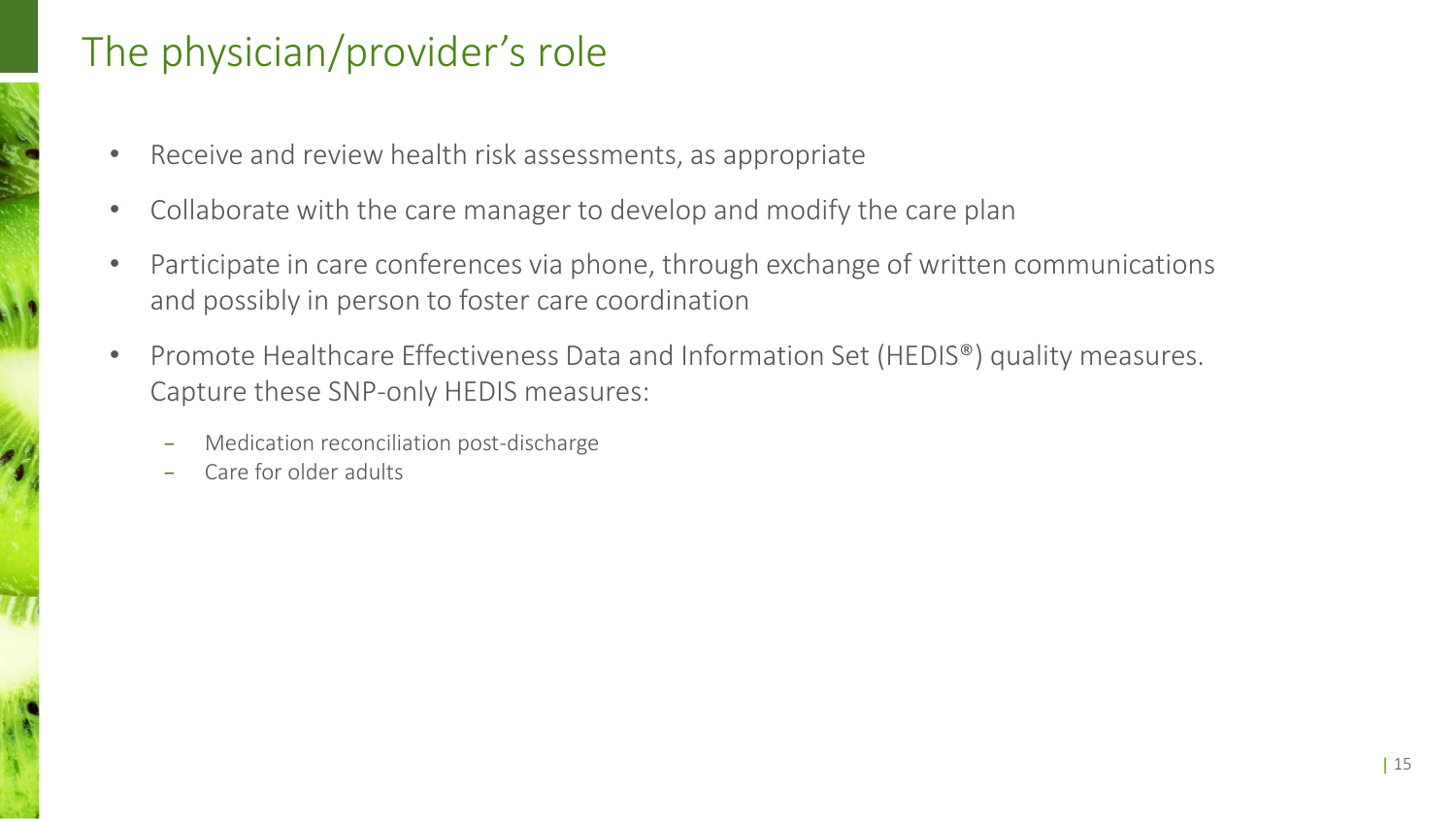### SNP MOC elements — the personalized care manager



The care manager serves as the primary point of contact for SNP patients and is responsible for implementing and overseeing all aspects of care management. The care manager's duties include:

- Acting as clinical quarterback, engaging patient and ICT participants
- Coordinating ICT care physicians, pharmacy, etc.
- Administering health risk assessments
- Assisting with ICP
- Planning for and supporting discharges
- Educating patient and his/her caregivers
- Offering patients health support and research
- Connecting patient to community resources and social services
- Providing end-of-life/advance-directive guidance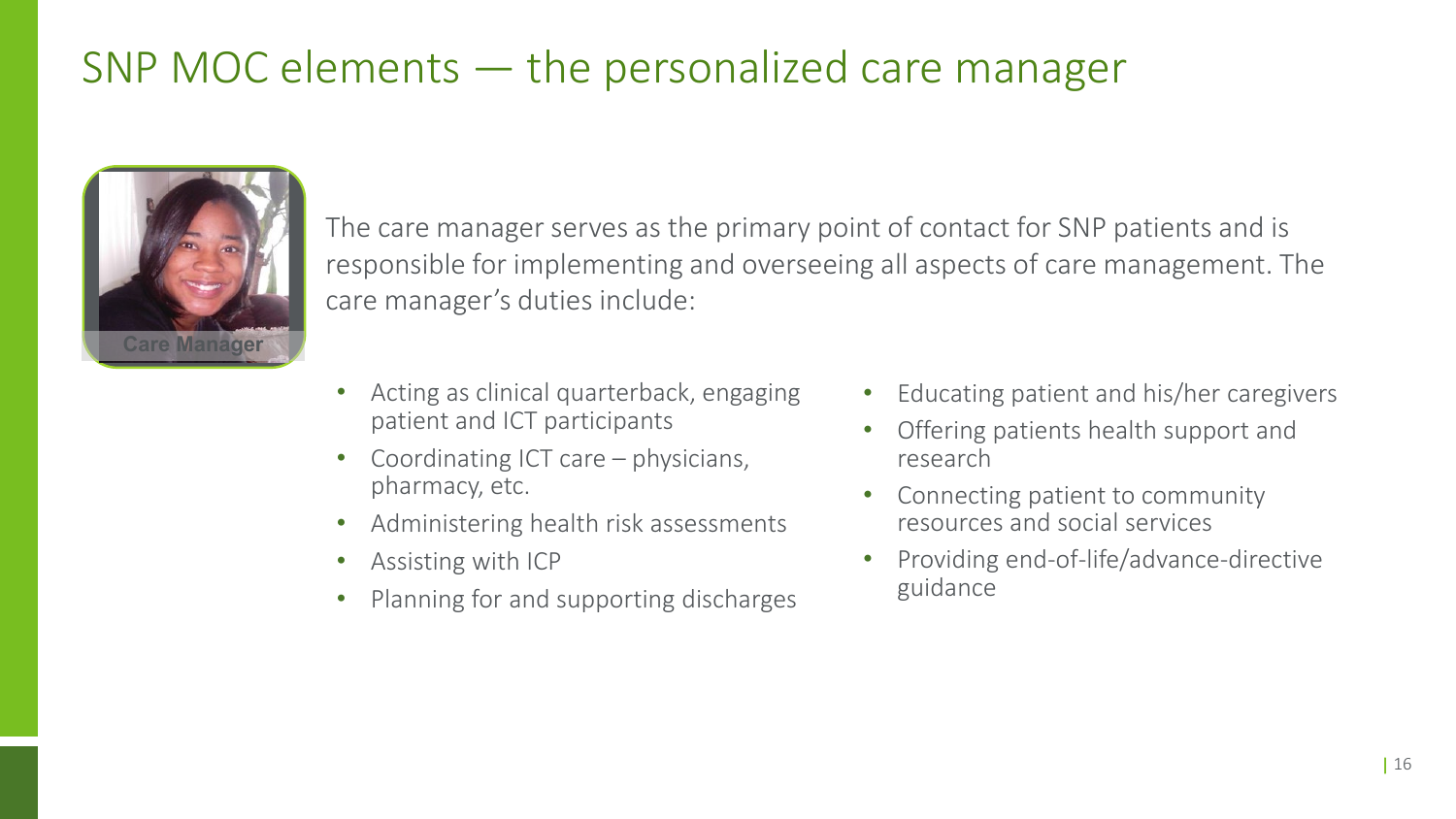#### Resources

Medicare Managed Care Manual

- Chapter 5: <https://www.cms.gov/Regulations-and-Guidance/Guidance/Manuals/Downloads/mc86c05.pdf>
- Chapter 16-B: <https://www.cms.gov/Regulations-and-Guidance/Guidance/Manuals/Downloads/mc86c16b.pdf>

[MLN Matters article about balance-billing: https://www.cms.gov/Outreach-and-Education/Medicare-Learning-Network-](https://www.cms.gov/Outreach-and-Education/Medicare-Learning-Network-MLN/MLNMattersArticles/downloads/SE1128.pdf)MLN/MLNMattersArticles/downloads/SE1128.pdf

SNP MOC — CMS guidance

• Chapter 5 — [Quality Assessment of the Medicare Managed Care Manual: https://www.cms.gov/Regulations-and-](https://www.cms.gov/Regulations-and-Guidance/Guidance/Manuals/Downloads/mc86c05.pdf)Guidance/Guidance/Manuals/Downloads/mc86c05.pdf